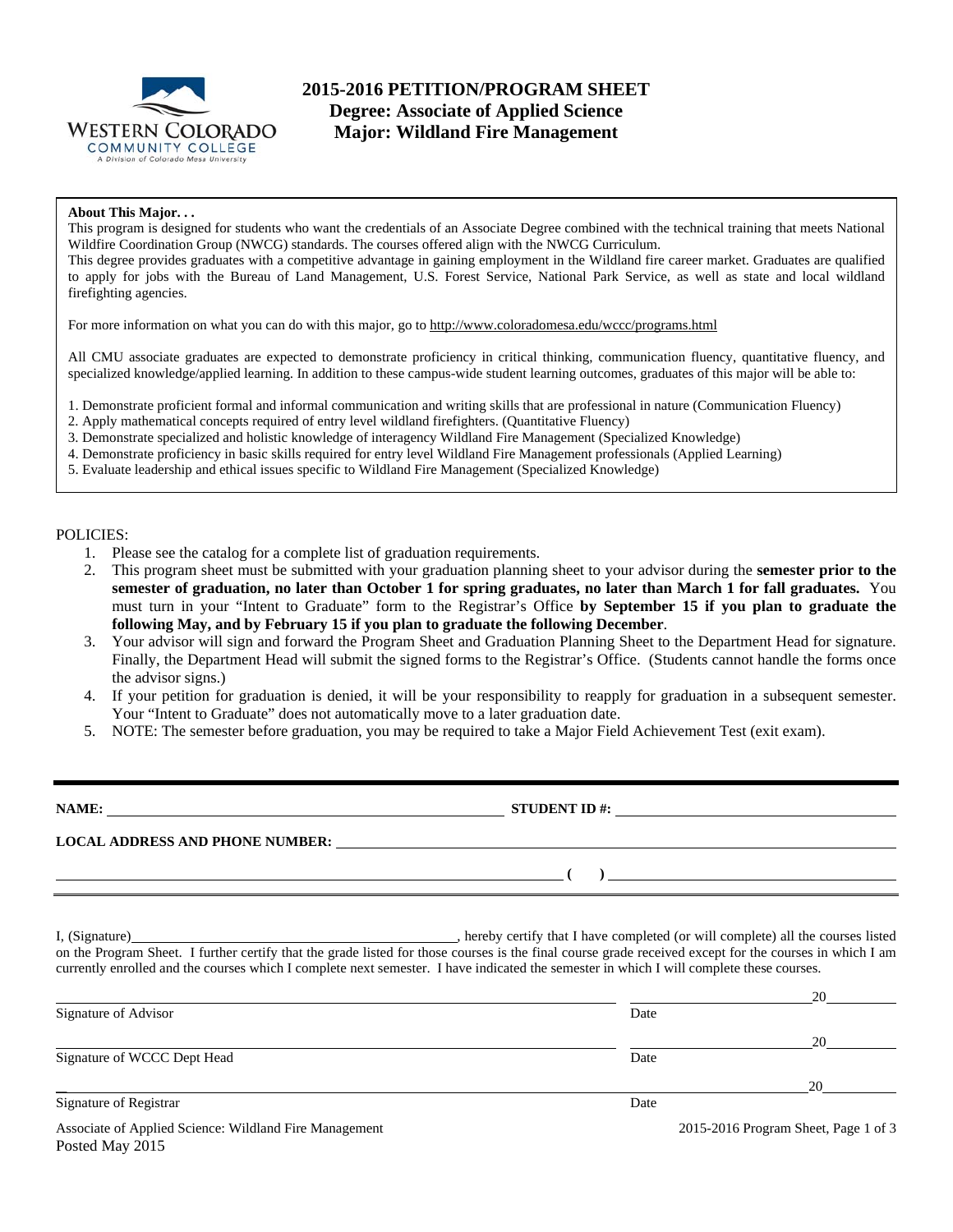#### **DEGREE REQUIREMENTS:**

- Minimum 60 semester hours total A minimum of 16 taken at CMU in no fewer than two semesters.
- 2.00 cumulative GPA or higher in all CMU coursework
- A grade of "C" or higher must be achieved in coursework toward major content area.
- Pre-collegiate courses (usually numbered below 100) cannot be used for graduation.
- A student must follow the CMU graduation requirements either from 1) the program sheet for the major in effect at the time the student officially declares a major; or 2) a program sheet for the major approved for a year subsequent to the year during which the student officially declares the major and is approved for the student by the department head. Because a program may have requirements specific to the degree, the student should check with the faculty advisor for additional criteria. It is the student's responsibility to be aware of, and follow, all requirements for the degree being pursued. Any exceptions or substitutions must be approved by the student's faculty advisor and Department Head.
- When filling out the program sheet a course can be used only once.
- See the "Undergraduate Graduation Requirements" in the Colorado Mesa University catalog for additional graduation information.

**ESSENTIAL LEARNING REQUIREMENTS** (Minimum 15 semester hours) See the current catalog for a list of courses that fulfill the requirements below. If a course is on the Essential Learning list of options and a requirement for your major, you must use it to fulfill the major requirement and make a different selection within the Essential Learning requirement. The Essential Learning capstone course and corequisite Essential Speech course (required for bachelor's degrees) cannot be used as options for the below requirements.

| Course No Title                                                                                                                                          | Sem.hrs Grade Term |  |  |  |  |  |
|----------------------------------------------------------------------------------------------------------------------------------------------------------|--------------------|--|--|--|--|--|
| <b>Communication</b> (6 semester hours)                                                                                                                  |                    |  |  |  |  |  |
| <b>ENGL 111 English Composition</b>                                                                                                                      | 3                  |  |  |  |  |  |
| <b>ENGL 112 English Composition</b>                                                                                                                      | 3                  |  |  |  |  |  |
| $-OR-$                                                                                                                                                   |                    |  |  |  |  |  |
| <b>ENGL 111 English Composition and</b>                                                                                                                  | 3                  |  |  |  |  |  |
| SPCH 101 Interpersonal Communication or                                                                                                                  | 3                  |  |  |  |  |  |
| SPCH 102 Speechmaking                                                                                                                                    | 3                  |  |  |  |  |  |
| <b>Mathematics: MATH 108 or higher</b> (Minimum 3 semester hours)<br>$\mathbf{1}$ f $\mathbf{1}$ met $\mathbf{1}$ $\mathbf{0}$ $\mathbf{0}$ $\mathbf{0}$ |                    |  |  |  |  |  |

MATH 108\* \*Note: MATH 110 or higher is required for BAS in Public

Administration and MATH 113 or higher is required for BS in Environmental Science

#### **Social Sciences, Natural Science, Fine Arts or Humanities** (Minimum 6 semester hours)

\_\_\_\_\_ \_\_\_\_\_ \_\_\_\_\_\_\_\_\_\_\_\_\_\_\_\_\_\_\_\_\_\_\_\_ 3 \_\_\_\_\_ \_\_\_\_\_\_\_\_

Course No Title Sem.hrs Grade Term/Trns

|                       | <b>WELLNESS REQUIREMENT</b> (2 semester hours)         |                |               |                                                                                                                                                                                                                                                                                                                                                                                                                                                                                 |
|-----------------------|--------------------------------------------------------|----------------|---------------|---------------------------------------------------------------------------------------------------------------------------------------------------------------------------------------------------------------------------------------------------------------------------------------------------------------------------------------------------------------------------------------------------------------------------------------------------------------------------------|
| <b>KINE 100</b>       | Health and Wellness                                    | 1              |               |                                                                                                                                                                                                                                                                                                                                                                                                                                                                                 |
| KINA 1                |                                                        | 1              |               |                                                                                                                                                                                                                                                                                                                                                                                                                                                                                 |
|                       | <b>ASSOCIATE OF APPLIED SCIENCE:</b>                   |                |               | <b>COURSE</b>                                                                                                                                                                                                                                                                                                                                                                                                                                                                   |
|                       | <b>REQUIREMENTS</b> (29 semester hours)                |                |               |                                                                                                                                                                                                                                                                                                                                                                                                                                                                                 |
|                       |                                                        |                |               |                                                                                                                                                                                                                                                                                                                                                                                                                                                                                 |
| <b>ENVS 101</b>       | Intro to Environmental Science                         | $\overline{3}$ |               |                                                                                                                                                                                                                                                                                                                                                                                                                                                                                 |
| <b>GEOL 103</b>       | <b>Weather and Climate</b>                             | 3              |               |                                                                                                                                                                                                                                                                                                                                                                                                                                                                                 |
| GEOG 131              | Cartography                                            | 3              |               | $ -$                                                                                                                                                                                                                                                                                                                                                                                                                                                                            |
| <b>KINE 265</b>       | First Aid/CPR for Prof.                                | 3              |               |                                                                                                                                                                                                                                                                                                                                                                                                                                                                                 |
| <b>FSWM 102</b>       | Firefighter Type I Training                            | 1              |               |                                                                                                                                                                                                                                                                                                                                                                                                                                                                                 |
| <b>FSWM 100</b>       | <b>Basic Fire Guard School</b>                         | $\overline{4}$ |               | $\overline{a}$                                                                                                                                                                                                                                                                                                                                                                                                                                                                  |
| <b>FSWM 140</b>       | Initial Attack Inc Commander                           | 1              |               | $\overline{\phantom{a}}$                                                                                                                                                                                                                                                                                                                                                                                                                                                        |
| <b>FSWM 142</b>       | Pumps and Water Use                                    | 1              |               | $\overline{\phantom{a}}$ and $\overline{\phantom{a}}$                                                                                                                                                                                                                                                                                                                                                                                                                           |
| <b>FSWM 144</b>       | Fire Ops Interface                                     | $\mathfrak{D}$ |               |                                                                                                                                                                                                                                                                                                                                                                                                                                                                                 |
| <b>FSWM 147</b>       | <b>Ignition Operations</b>                             | $\overline{2}$ |               |                                                                                                                                                                                                                                                                                                                                                                                                                                                                                 |
| <b>FSWM 151</b>       | <b>Basic Air Operations</b>                            | 1              |               | <u>and the state</u>                                                                                                                                                                                                                                                                                                                                                                                                                                                            |
| <b>FSWM 153</b>       | <b>Intermediate Fire Behav</b>                         | $\mathfrak{D}$ |               |                                                                                                                                                                                                                                                                                                                                                                                                                                                                                 |
| <b>FSWM 155</b>       | Intermediate ICS (I 200 / 300)                         | $\overline{c}$ | <u>.</u>      |                                                                                                                                                                                                                                                                                                                                                                                                                                                                                 |
| <b>FSWM 156</b>       | Fellowship/Leadership                                  | 1              |               |                                                                                                                                                                                                                                                                                                                                                                                                                                                                                 |
|                       |                                                        |                |               |                                                                                                                                                                                                                                                                                                                                                                                                                                                                                 |
|                       | <b>Restricted Electives</b> (Select 13 semester hours) |                |               |                                                                                                                                                                                                                                                                                                                                                                                                                                                                                 |
| <b>BIOL 107</b>       | Principles of Plant Biology                            | 3              |               |                                                                                                                                                                                                                                                                                                                                                                                                                                                                                 |
| <b>BIOL 107L</b>      | Principles of Plant Bio Lab                            | 1              |               |                                                                                                                                                                                                                                                                                                                                                                                                                                                                                 |
| <b>CHEM 121</b>       | Principles of Chemistry                                | 4              |               |                                                                                                                                                                                                                                                                                                                                                                                                                                                                                 |
| CHEM 121L             | Principles of Chemistry Lab                            | 1              |               |                                                                                                                                                                                                                                                                                                                                                                                                                                                                                 |
| <b>ENGL 219</b>       | Intro to Professional Writing                          | 3              | $\frac{1}{2}$ |                                                                                                                                                                                                                                                                                                                                                                                                                                                                                 |
| <b>ENVS 204</b>       | Intro to Ecosystem Mgt                                 | 3              |               |                                                                                                                                                                                                                                                                                                                                                                                                                                                                                 |
| ENVS <sub>204</sub> L | Intro to Ecosystem Lab                                 | 1              |               |                                                                                                                                                                                                                                                                                                                                                                                                                                                                                 |
| <b>ENVS 360</b>       | Fire Ecology                                           | 3              |               |                                                                                                                                                                                                                                                                                                                                                                                                                                                                                 |
| <b>ENVS 360L</b>      | Fire Ecology Lab                                       | 1              |               | $\overline{a}$                                                                                                                                                                                                                                                                                                                                                                                                                                                                  |
| <b>EMTS 115</b>       | <b>Emergency Medical Responder 3</b>                   |                |               |                                                                                                                                                                                                                                                                                                                                                                                                                                                                                 |
| <b>ENVS 204</b>       | Intro to Ecosystem Mgt                                 | 3              |               |                                                                                                                                                                                                                                                                                                                                                                                                                                                                                 |
| <b>ENVS 204L</b>      | Intro to Ecosystem Lab                                 | 1              |               |                                                                                                                                                                                                                                                                                                                                                                                                                                                                                 |
| <b>FSWM 103</b>       | Exp Dispatch Recorder                                  | 1              |               |                                                                                                                                                                                                                                                                                                                                                                                                                                                                                 |
|                       | Intro to Incident Information                          | $\overline{2}$ |               | $\overline{a}$                                                                                                                                                                                                                                                                                                                                                                                                                                                                  |
| <b>FSWM 141</b>       | <b>Wildfire Chain Saws</b>                             | $\overline{c}$ |               | $\overline{\phantom{a}}$ $\overline{\phantom{a}}$ $\overline{\phantom{a}}$ $\overline{\phantom{a}}$ $\overline{\phantom{a}}$ $\overline{\phantom{a}}$ $\overline{\phantom{a}}$ $\overline{\phantom{a}}$ $\overline{\phantom{a}}$ $\overline{\phantom{a}}$ $\overline{\phantom{a}}$ $\overline{\phantom{a}}$ $\overline{\phantom{a}}$ $\overline{\phantom{a}}$ $\overline{\phantom{a}}$ $\overline{\phantom{a}}$ $\overline{\phantom{a}}$ $\overline{\phantom{a}}$ $\overline{\$ |
| <b>FSWM 143</b>       |                                                        |                |               | $\overline{\phantom{a}}$                                                                                                                                                                                                                                                                                                                                                                                                                                                        |
| <b>FSWM 148</b>       | Status / Check-in Recorder                             | 1              |               |                                                                                                                                                                                                                                                                                                                                                                                                                                                                                 |
| <b>FSWM 152</b>       | <b>Helicopter Crew Member</b>                          | $\overline{c}$ |               |                                                                                                                                                                                                                                                                                                                                                                                                                                                                                 |
| <b>FSWM 158</b>       | <b>Fire Service Driving</b>                            | $\overline{2}$ |               |                                                                                                                                                                                                                                                                                                                                                                                                                                                                                 |
| <b>FSWM 162</b>       | <b>Advanced Task Book</b>                              | 3              |               |                                                                                                                                                                                                                                                                                                                                                                                                                                                                                 |
| <b>FSWM 200</b>       | <b>Extended Attack IC</b>                              | 1              |               |                                                                                                                                                                                                                                                                                                                                                                                                                                                                                 |
| <b>FSWM 205</b>       | Intro to Fire Behav Calc                               | $\overline{2}$ |               | the company of the company of                                                                                                                                                                                                                                                                                                                                                                                                                                                   |
| <b>FSWM 278</b>       | Supervised Work Experience                             | 3              |               |                                                                                                                                                                                                                                                                                                                                                                                                                                                                                 |
| <b>FSWM 196</b>       | Topics                                                 | $1 - 3$        |               |                                                                                                                                                                                                                                                                                                                                                                                                                                                                                 |

| 6 semester hours) |  |                                                                     | MANG 201 Principles of Management |  |  |
|-------------------|--|---------------------------------------------------------------------|-----------------------------------|--|--|
|                   |  |                                                                     | MANG 221 Supervisory Concepts     |  |  |
|                   |  |                                                                     |                                   |  |  |
|                   |  | *Please see your advisor for requirements specific to this program. |                                   |  |  |

\*\*Required for this degree.

FSWM 296 Topics 1-3 FSWM 299 Internship 3-8